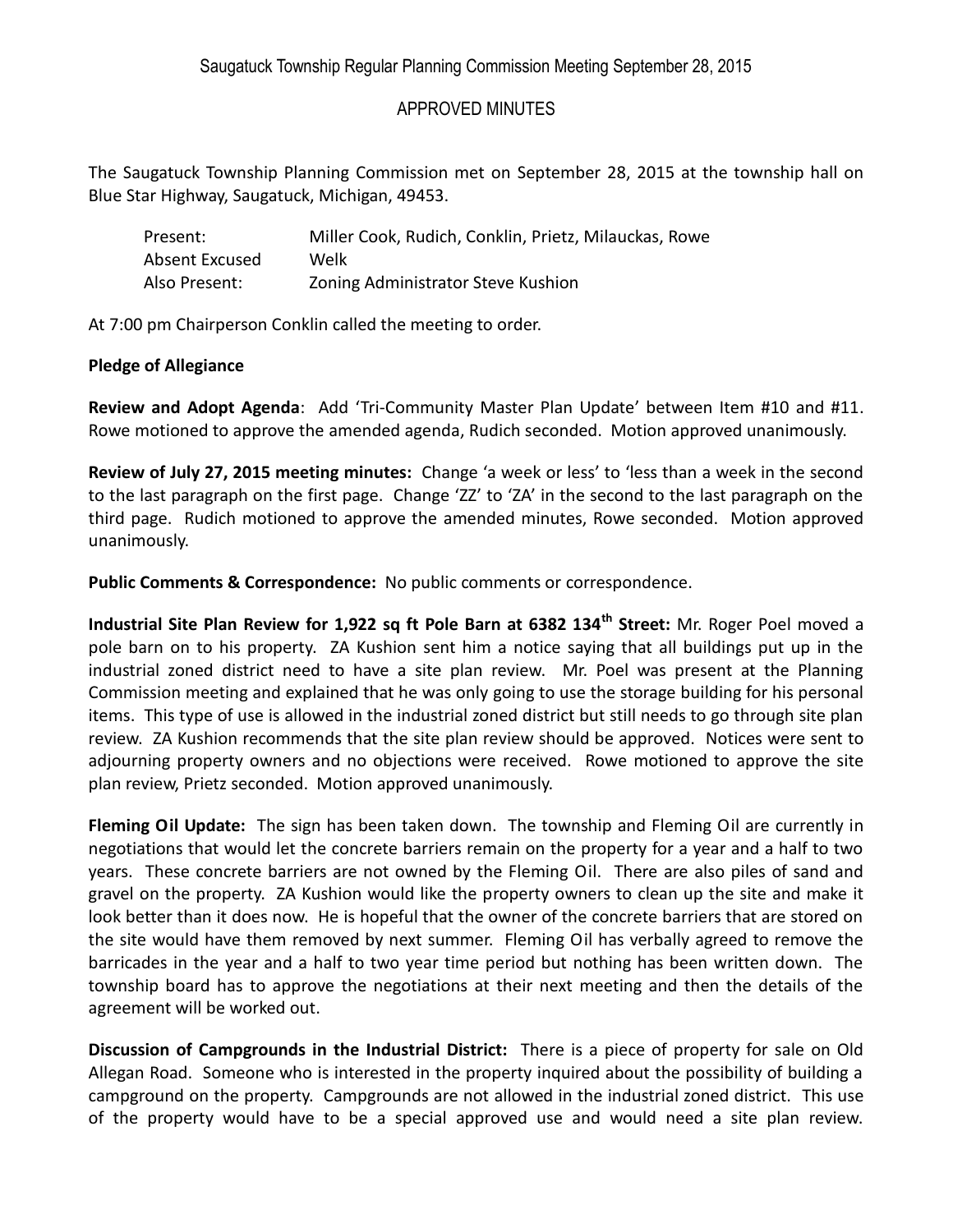## APPROVED MINUTES

Milauckas asked if the prospective owner of the property would be able to let campers access Silver Lake through a piece of property he owns which is down the street. Discussion regarding possible rezoning of part of the industrial district to A1 or A2. Milauckas suggested having a public informational meeting regarding the possible rezoning of the industrial district. Conklin suggested sending letters to the affected property owners telling them of the public meeting. Milauckas asked for an estimate of the number of acres that would be rezoned. The Tri community Master Plan would have to be amended. Milauckas stated that the property could be rezoned by contract zoning which would allow only a campground to be on that property. This is something that would have to be requested by the applicant. Conklin asked ZA Kushion to send letters to the affected property owners and invite them to the next meeting to get their opinion on the possible rezoning

**Discussion of Possible Rezoning at Blue Star Hwy & Old Allegan Rd:** Pat Murphy from Patrick Murphy Builders is representing Brad White on the possible rezoning of a piece of property that Brad White owns at the northeast corner of Blue Star Hwy & Old Allegan Rd. A large portion of the property was sold to a property owner in the Gaslight Village development as green space. Brad White would like to put storage buildings for RV's and boats on the piece of the property that remains. The front portion of the property is zoned C2 and the back portion of the property is zoned R1. The industrial district is the only district where storage units are permitted. Discussion regarding using a special approved use to allow the storage units to be built. Decision was postponed until further discussion can take place regarding the ramifications of allowing storage units in the C2 district.

**Tri-community Master Plan Update:** The City of Saugatuck should be approving the Tri Community Master Plan at their meeting tonight. The Saugatuck Township Board also has to approve the plan. Conklin stated that the Tri Community committee is meeting on Tuesday, October 13. Discussion regarding the timing of the public hearings and approval of the Tri-community Master Plan by the three community's councils and board. Milauckas asked who would be heading up the process of getting the Tri-community Master Plan passed. Milauckas suggested that a meeting should be held by the Joint Planning commission to go over the changes that were proposed so a draft could be sent out to the surrounding communities.

**Review Budget Reports and Information:** Rudich stated that the attorney fees will be larger because of the Fleming Oil litigation. Prietz asked if the budget would be amended for training and seminars.

**Township Board Updates and Planning Commission Comments:** Rudich stated that after the planning commission meeting regarding short term rental dwellings, the new fireworks ordinance and the tightening of the noise ordinance, the township board will probably approve the fireworks and noise ordinance at their next meeting. The workshop that was planned at the last planning commission meeting will be held Tuesday, October 6 at 6:00 pm. Milauckas asked if any of the citizens who were affected by the short term rental dwellings were invited to the workshop. Discussion regarding inviting township residents to the workshop. Conklin stated that she could not find any ordinances regarding short term rentals on either the City of Saugatuck or the City of Douglas websites. Prietz asked ZA Kushion to research the short term rental dwelling ordinances of the City of Saugatuck. Conklin will go to the City of Douglas and check on their short term rental dwelling ordinances.